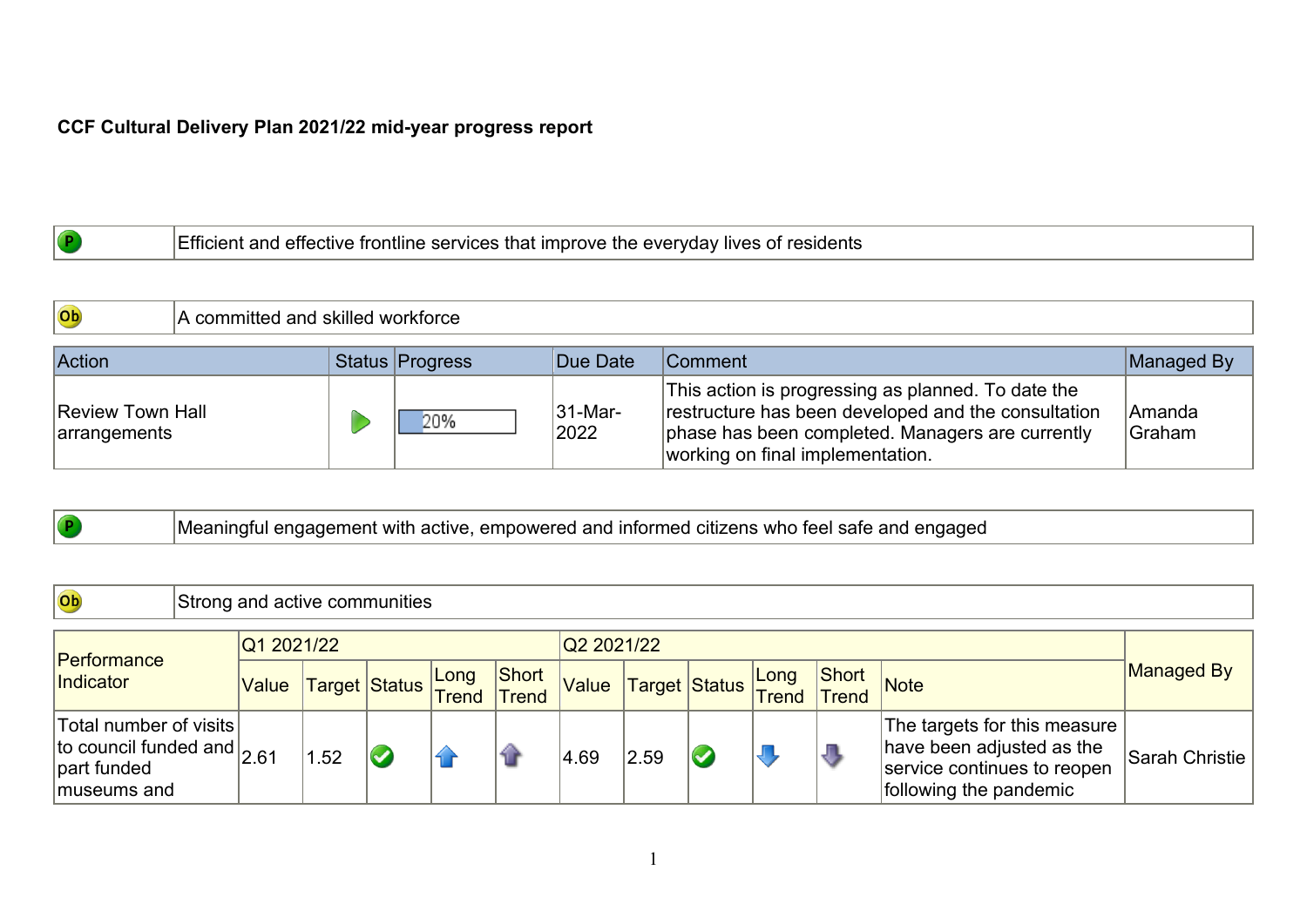| Performance                                                                                              | Q1 2021/22    |  |               |               |                |               | Q2 2021/22 |               |               |                       |                                                                                                                                                                                                               |                   |  |
|----------------------------------------------------------------------------------------------------------|---------------|--|---------------|---------------|----------------|---------------|------------|---------------|---------------|-----------------------|---------------------------------------------------------------------------------------------------------------------------------------------------------------------------------------------------------------|-------------------|--|
| Indicator                                                                                                | Value         |  | Target Status | Long<br>Trend | Short<br>Trend | Value         |            | Target Status | Long<br>Trend | Short<br><b>Trend</b> | <b>Note</b>                                                                                                                                                                                                   | <b>Managed By</b> |  |
| heritage centres (in<br>$ person)$ per 1,000<br>population                                               |               |  |               |               |                |               |            |               |               |                       | restrictions.                                                                                                                                                                                                 |                   |  |
| Number of visits to<br>council funded or<br>part funded<br> museums (virtual)<br>$ per 1,000$ population | 699.89 453.24 |  |               |               | û              | 800.45 457.09 |            |               |               | ₩                     | There has been continued<br>improvement in this area in<br>both the short and long<br>term. The team continues to Sarah Christie<br>promote virtual services and<br>focussed on growing service<br>provision. |                   |  |
| Action<br>Status Progress                                                                                |               |  |               |               |                | Due Date      |            | Comment       |               |                       |                                                                                                                                                                                                               | Managed By        |  |

| <b>IACUON</b>                                                                                                                | Status Progress | <b>Due Date</b> | <b>IComment</b>                                                                                                                                                                                                                                                                                                                             | ∣ivianaged By  |
|------------------------------------------------------------------------------------------------------------------------------|-----------------|-----------------|---------------------------------------------------------------------------------------------------------------------------------------------------------------------------------------------------------------------------------------------------------------------------------------------------------------------------------------------|----------------|
| Progress the development of<br>Glencairn House as an inspiring<br>cultural hub                                               | 80%             | 31-Mar-<br>2022 | This action is progressing to plan. Progress continues<br>to be made on this element of the Glencairn House<br>development programme. Stage two design work is<br>complete and officers are preparing to move into the<br>planning application phase.                                                                                       | Sarah Christie |
| Develop and launch an<br>innovative heritage strategy,<br>reflecting the investment in the<br>cultural offering for the area | 25%             | 31-Mar-<br>2022 | This action is progressing to plan. Works ongoing with<br>the expectation that a draft strategy will be prepared by $ $<br>the end of 2021/22 with a view to aligning with the new<br>Council Strategic Plan 2022/27                                                                                                                        | Sarah Christie |
| Progress investment projects in<br>Alexandria library, Clydebank<br>museum and Dalmuir gallery                               | 66%             | 31-Mar-<br>2022 | This action is progressing to plan. Progress across<br>capital projects continues, with some impact still felt as<br>a consequence of the Covid 19 pandemic on planned<br>timelines. Construction work is currently ongoing at<br>Alexandria library with design consultants preparing<br>the Museum plans in addition to this, the Dalmuir | Sarah Christie |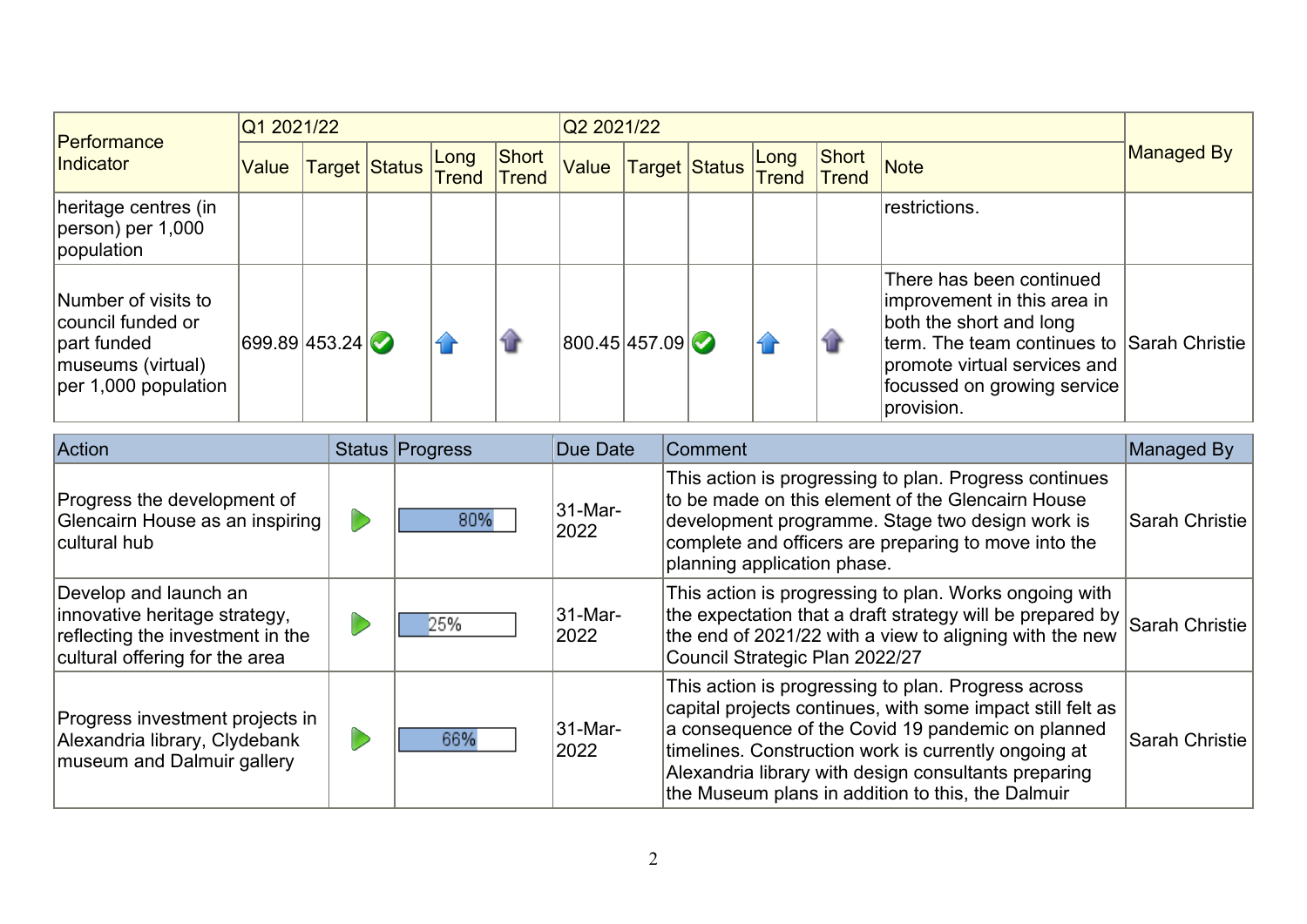| Action                                                                                                                          | Status Progress | Due Date        | Comment                                                                                                                                                                                                                                                                                                                                                                                                                                                                                                                                                                                        | Managed By     |
|---------------------------------------------------------------------------------------------------------------------------------|-----------------|-----------------|------------------------------------------------------------------------------------------------------------------------------------------------------------------------------------------------------------------------------------------------------------------------------------------------------------------------------------------------------------------------------------------------------------------------------------------------------------------------------------------------------------------------------------------------------------------------------------------------|----------------|
|                                                                                                                                 |                 |                 | library proposal was approved at Cultural Committee in<br>Aug 2021.                                                                                                                                                                                                                                                                                                                                                                                                                                                                                                                            |                |
| Establish a creative cultural<br>programme to be delivered<br>across West Dunbartonshire's<br>Arts & Heritage venues            | 80%             | 31-Mar-<br>2022 | This action is progressing to plan. Due to the impact of<br>the Covid 19 pandemic on the capital investment<br>projects across cultural venues the next Cultural<br>Programme will be brought forward in 2022/23. To<br>date, preparatory work has been undertaken to ensure<br>successful delivery.                                                                                                                                                                                                                                                                                           | Sarah Christie |
| Develop the strategic vision<br>and work plan for Titan crane to<br>ensure it becomes a key<br>heritage attraction for the area | 33%             | 31-Mar-<br>2022 | The Arts and Heritage team provide operational<br>support for the Titan Crane on behalf of the Clydebank<br>Property Company. While Cultural Committee does not<br>have the Crane within its delegation it was felt<br>important to reflect this ongoing work in the update on<br>the 2022/23 Delivery Plan.<br>This action is progressing to plan. Full consideration is<br>being given to the opportunities presented by the newly<br>developed public realm at Queens Quay. Work is on<br>track to present a new vision and associated work plan<br>for CPC Board approval by the year end. | Sarah Christie |

| Performance<br>Indicator                                                             | Q1 2021/22 |                          |  |  |              |       | Q2 2021/22 |                                        |  |    |                                                                                                                                    |                   |  |
|--------------------------------------------------------------------------------------|------------|--------------------------|--|--|--------------|-------|------------|----------------------------------------|--|----|------------------------------------------------------------------------------------------------------------------------------------|-------------------|--|
|                                                                                      | Value      | Target Status Long Short |  |  | <b>Short</b> | Value |            | Target Status Long Sho.<br>Trend Trend |  |    | Note                                                                                                                               | <b>Managed By</b> |  |
| Percentage of<br>residents who feel<br>the Council<br>communicates well<br>with them | 76%        | '78%                     |  |  | J            | 74%   | '78%       |                                        |  | K. | Performance is marginally<br>below target.<br>Communication continues to Graham<br>be a key priority. Over the<br>llast six months | Amanda            |  |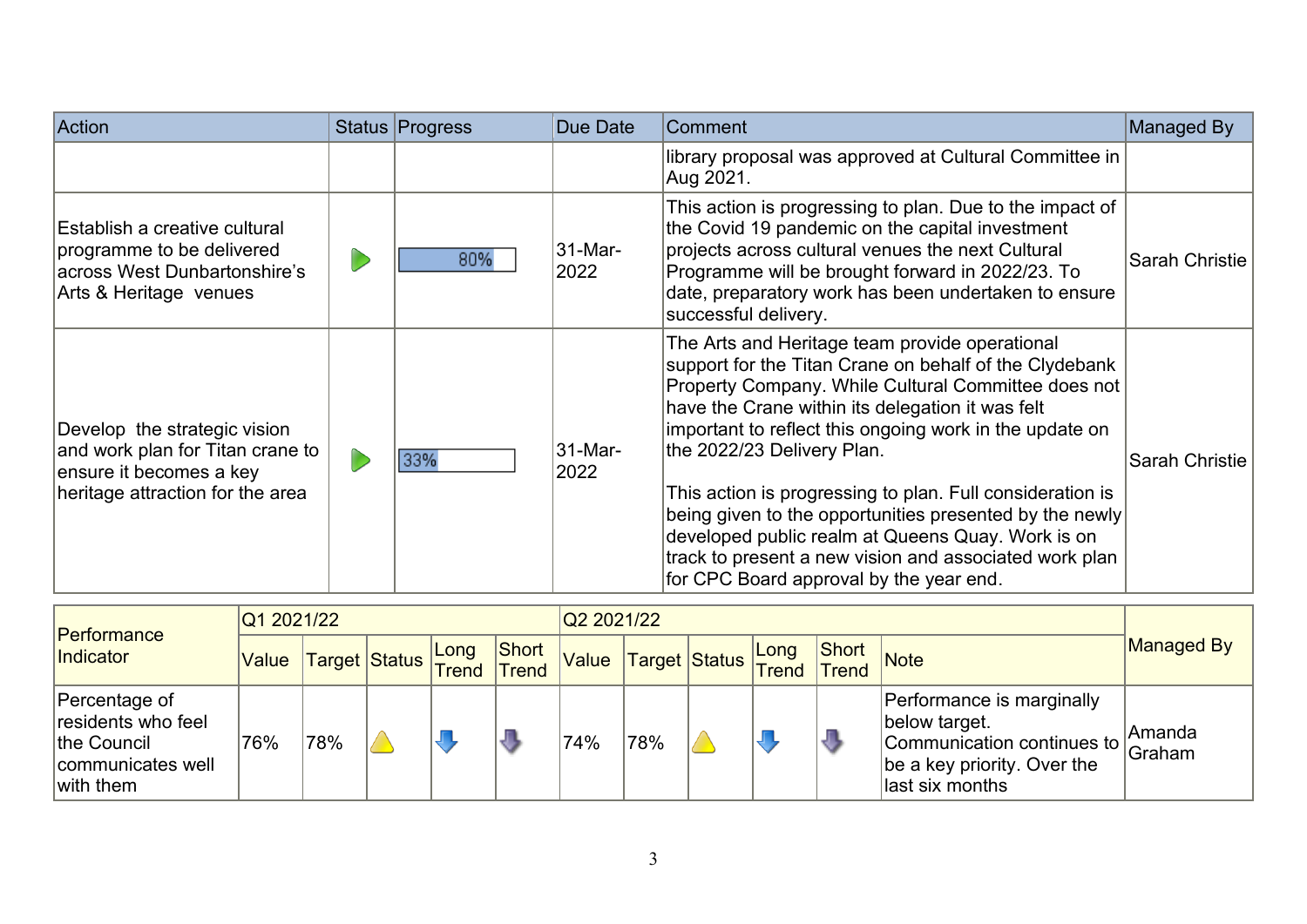| Performance | Q1 2021/22 |                      |               |                       |       | Q2 2021/22 |               |               |                |                                                                                                                                                                                                                                                                                                                                                     |                   |  |  |
|-------------|------------|----------------------|---------------|-----------------------|-------|------------|---------------|---------------|----------------|-----------------------------------------------------------------------------------------------------------------------------------------------------------------------------------------------------------------------------------------------------------------------------------------------------------------------------------------------------|-------------------|--|--|
| Indicator   | Value      | <b>Target Status</b> | Long<br>Trend | Short<br><b>Trend</b> | Value |            | Target Status | Long<br>Trend | Short<br>Trend | Note                                                                                                                                                                                                                                                                                                                                                | <b>Managed By</b> |  |  |
|             |            |                      |               |                       |       |            |               |               |                | communications have been<br>issued across a range of<br>channels including social<br>media, the Council website,<br>media releases and Housing<br>News as well as specific<br>tailored communications, for<br>example to parents and<br>carers to raise awareness of<br>Covid measures or more<br>recently information on the<br>new Renton Campus. |                   |  |  |

## Open, accountable and accessible local government

 $\bullet$ 

| Ob                                                                                  | Equity of access for all residents |                    |                      |  |                       |       |      |                         |                      |                |                                                                                                            |            |  |  |
|-------------------------------------------------------------------------------------|------------------------------------|--------------------|----------------------|--|-----------------------|-------|------|-------------------------|----------------------|----------------|------------------------------------------------------------------------------------------------------------|------------|--|--|
|                                                                                     | Q1 2021/22<br>Q2 2021/22           |                    |                      |  |                       |       |      |                         |                      |                |                                                                                                            |            |  |  |
| <b>Performance</b><br>Indicator                                                     | Value                              | Target Status Long |                      |  | Short<br><b>Trend</b> | Value |      | Target Status           | <b>Long</b><br>Trend | Short<br>Trend | Note                                                                                                       | Managed By |  |  |
| Percentage of<br>residents who report<br>satisfaction with<br>Council publications, | 95%                                | '75%               | $\blacktriangledown$ |  |                       | 194%  | '75% | $\overline{\mathbf{C}}$ |                      | ₩              | Target exceeded,<br>representing significant<br>progress made over the last Graham<br>two years to improve | lAmanda    |  |  |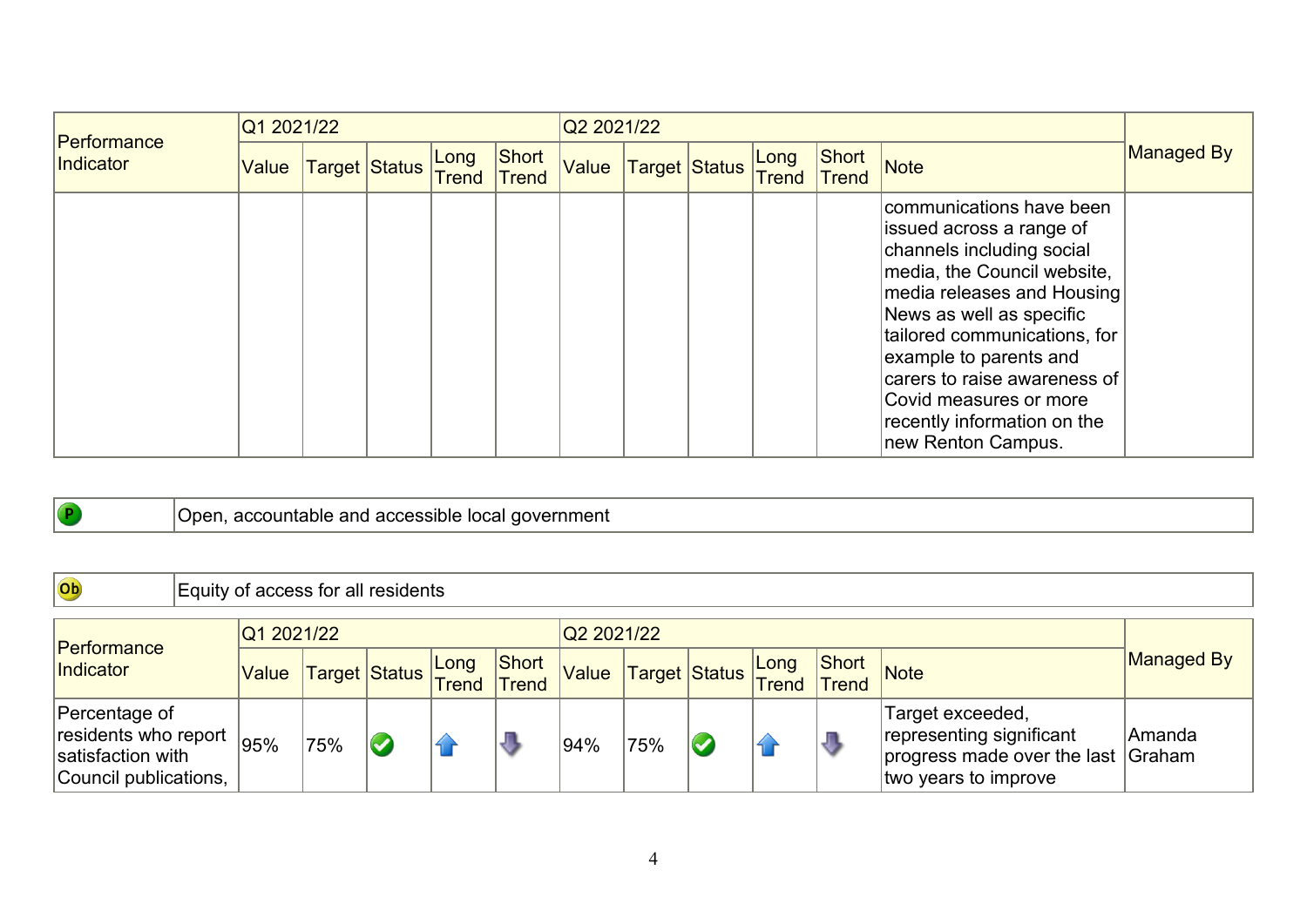| Performance<br>Indicator        | Q1 2021/22 |                                                     |      |                       | Q2 2021/22 |                                                     |      |       |                                                     |            |
|---------------------------------|------------|-----------------------------------------------------|------|-----------------------|------------|-----------------------------------------------------|------|-------|-----------------------------------------------------|------------|
|                                 | Value      | anue  Target <mark> Status   Trend   Trend  </mark> | Long | Short<br><b>Trend</b> | Value      | anue  Target <mark> Status   Trend   Trend  </mark> | Long | Short | Note                                                | Managed By |
| reports and<br><b>documents</b> |            |                                                     |      |                       |            |                                                     |      |       | resident satisfaction with<br>Council publications. |            |

| <b>Action Status</b>               |  |  |  |  |  |  |  |  |  |  |
|------------------------------------|--|--|--|--|--|--|--|--|--|--|
| Cancelled                          |  |  |  |  |  |  |  |  |  |  |
| Overdue; Neglected                 |  |  |  |  |  |  |  |  |  |  |
| <b>Unassigned; Check Progress</b>  |  |  |  |  |  |  |  |  |  |  |
| Not Started; In Progress; Assigned |  |  |  |  |  |  |  |  |  |  |
| Completed                          |  |  |  |  |  |  |  |  |  |  |

| <b>PI</b> Status        |           | Long Term Trends |                  | <b>Short Term Trends</b> |                  |
|-------------------------|-----------|------------------|------------------|--------------------------|------------------|
|                         | Alert     |                  | <i>Improving</i> |                          | <i>Improving</i> |
|                         | Warning   |                  | No Change        | The Corporation          | No Change        |
|                         | <b>OK</b> |                  | Getting Worse    |                          | Getting Worse    |
| $\overline{\mathbf{?}}$ | Unknown   |                  |                  |                          |                  |
|                         | Data Only |                  |                  |                          |                  |

| <b>Risk Status</b> |           |  |  |  |
|--------------------|-----------|--|--|--|
|                    | Alert     |  |  |  |
|                    | High Risk |  |  |  |